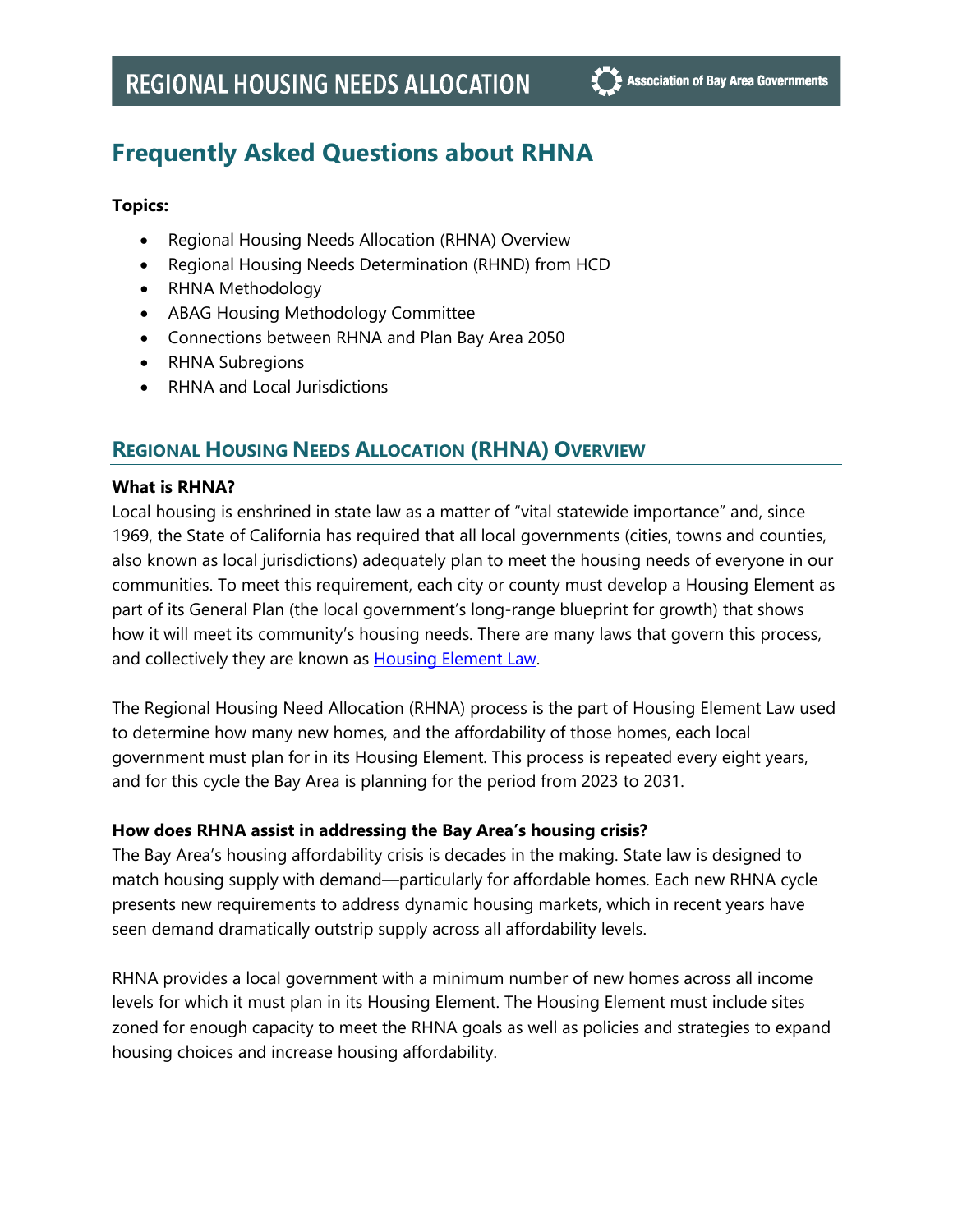## **Who is responsible for RHNA?**

Responsibility for completing RHNA is shared among state, regional, and local governments:

- The **role of the State** is to identify the total number of homes for which each region in California must plan in order to meet the housing needs of people across the full spectrum of income levels, from housing for very low-income households all the way to market rate housing. This is developed by the California Department of Housing and [Community Development \(HCD\)](https://www.hcd.ca.gov/community-development/housing-element/index.shtml) and is known as the Regional Housing Need Determination (RHND).
- The **role of the region** is to allocate a share of the RHND to each local government in the region. As the Council of Governments (COG) for the nine-county Bay Area, the Association of Bay Area Governments (ABAG) is responsible for developing the methodology for sharing the RHND among all cities, towns, and counties in the region. ABAG does this in conjunction with a committee of elected officials, city and county staff, and stakeholders called [the Housing Methodology Committee \(HMC\).](https://abag.ca.gov/our-work/housing/rhna-regional-housing-needs-allocation/housing-methodology-committee)
- The **role of local governments** is to participate in the development of the allocation methodology and to update their Housing Elements and local zoning to show how they will accommodate their share of the RHND, following the adoption of the RHNA methodology.



## **What are the steps in the RHNA process?**

Conceptually, RHNA starts with the Regional Housing Needs Determination provided by HCD, which is the total number of housing units the Bay Area needs, by income group. The heart of ABAG's work on RHNA is developing the methodology to allocate a portion of housing needs to each city, town, and county in the region. ABAG has convened a [Housing Methodology](https://abag.ca.gov/our-work/housing/rhna-regional-housing-needs-allocation/housing-methodology-committee)  [Committee](https://abag.ca.gov/our-work/housing/rhna-regional-housing-needs-allocation/housing-methodology-committee) made up of local elected officials and staff and stakeholders to advise staff on the proposed methodology that ABAG will release for public comment in fall 2020. Following that milestone, ABAG will then develop a draft methodology to send to HCD for its review in early 2021.

PUBLIC COMMENT OPPORTUNITIES THROUGHOUT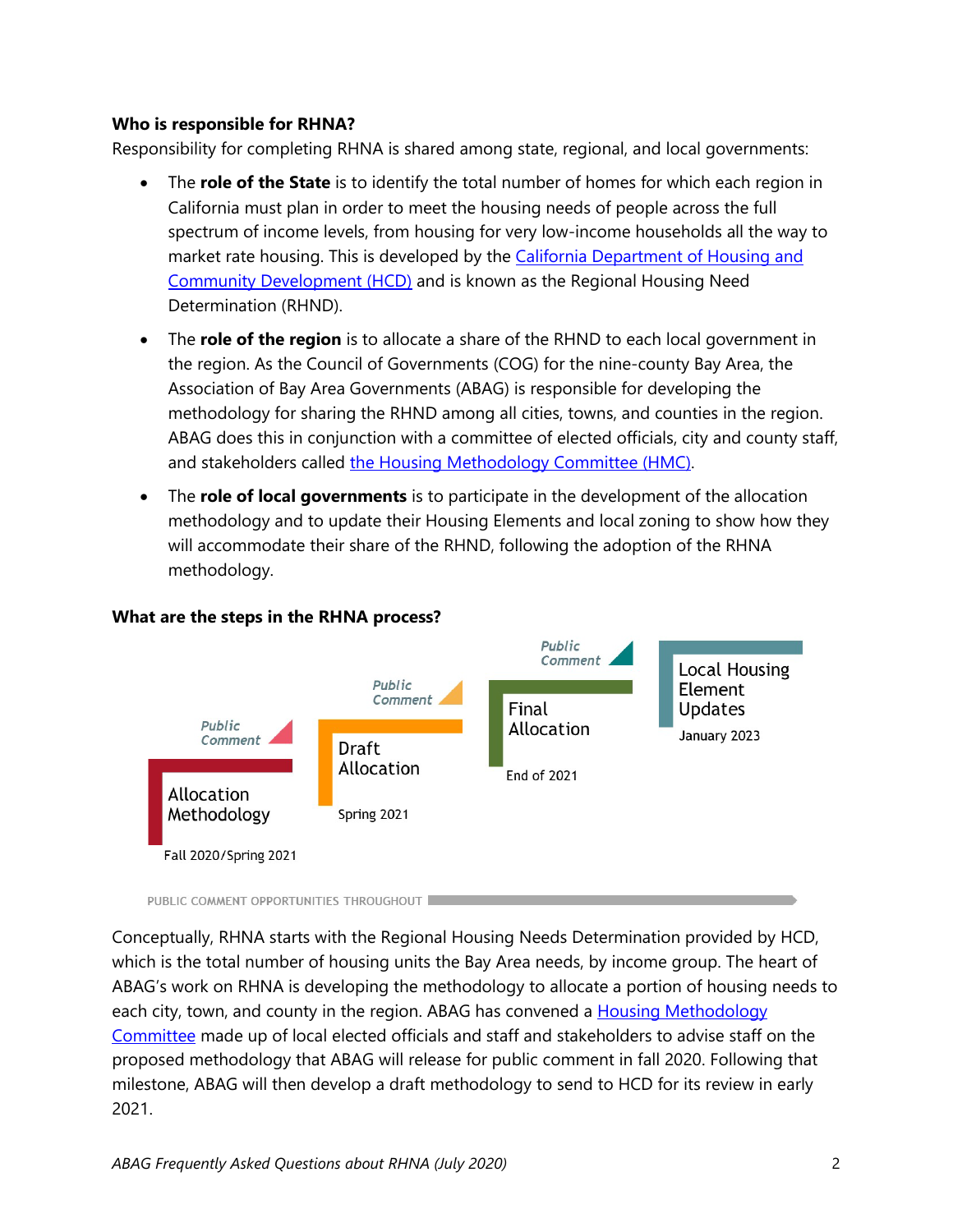After ABAG adopts the final methodology in spring 2021, it is used to develop a draft allocation for every local government in the Bay Area. A local government or HCD can appeal any local government's allocation. After ABAG takes action on the appeals, it will issue the final allocation by the end of 2021. Local governments must update Housing Elements by January 2023, including identifying sites that are zoned with enough capacity to meet the RHNA allocation. ABAG's role in the RHNA process ends once it has allocated a share of the Regional Housing Needs Determination (RHND) to each local government in the Bay Area; HCD reviews and approves local Housing Elements.

## **What's the timeline for completing RHNA?**

The RHNA process is currently underway and will be complete by the end of 2021. Local governments will then have until January 2023 to update their Housing Elements. The proposed timing for the key milestones in the RHNA process is shown below:

| ABAG 2023-2031 RHNA and Plan Bay Area 2050 Key Milestones | <b>Proposed Deadline</b> |
|-----------------------------------------------------------|--------------------------|
| Housing Methodology Committee kick-off                    | October 2019             |
| Subregions form                                           | February 2020            |
| <b>HCD Regional Housing Needs Determination</b>           | <b>June 2020</b>         |
| Proposed RHNA methodology, draft subregion shares         | <b>Fall 2020</b>         |
| Final subregion shares                                    | December 2020            |
| Draft RHNA methodology to HCD for review                  | Winter 2021              |
| Final RHNA methodology, draft allocation                  | Spring 2021              |
| RHNA appeals                                              | Summer 2021              |
| <b>Final RHNA allocation</b>                              | <b>End of 2021</b>       |
| Housing Element due date                                  | January 2023             |

## **This is the 6th cycle for RHNA. What's different this time?**

Recent legislation will result in the following key changes for this RHNA cycle:

• It is expected there will be a higher total regional housing need. HCD's identification of the region's total housing needs has changed to account for unmet existing need, rather than only projected housing need. HCD now must consider overcrowded households, cost burdened households (those paying more than 30% of their income for housing), and a target vacancy rate for a healthy housing market (with a minimum of 5%).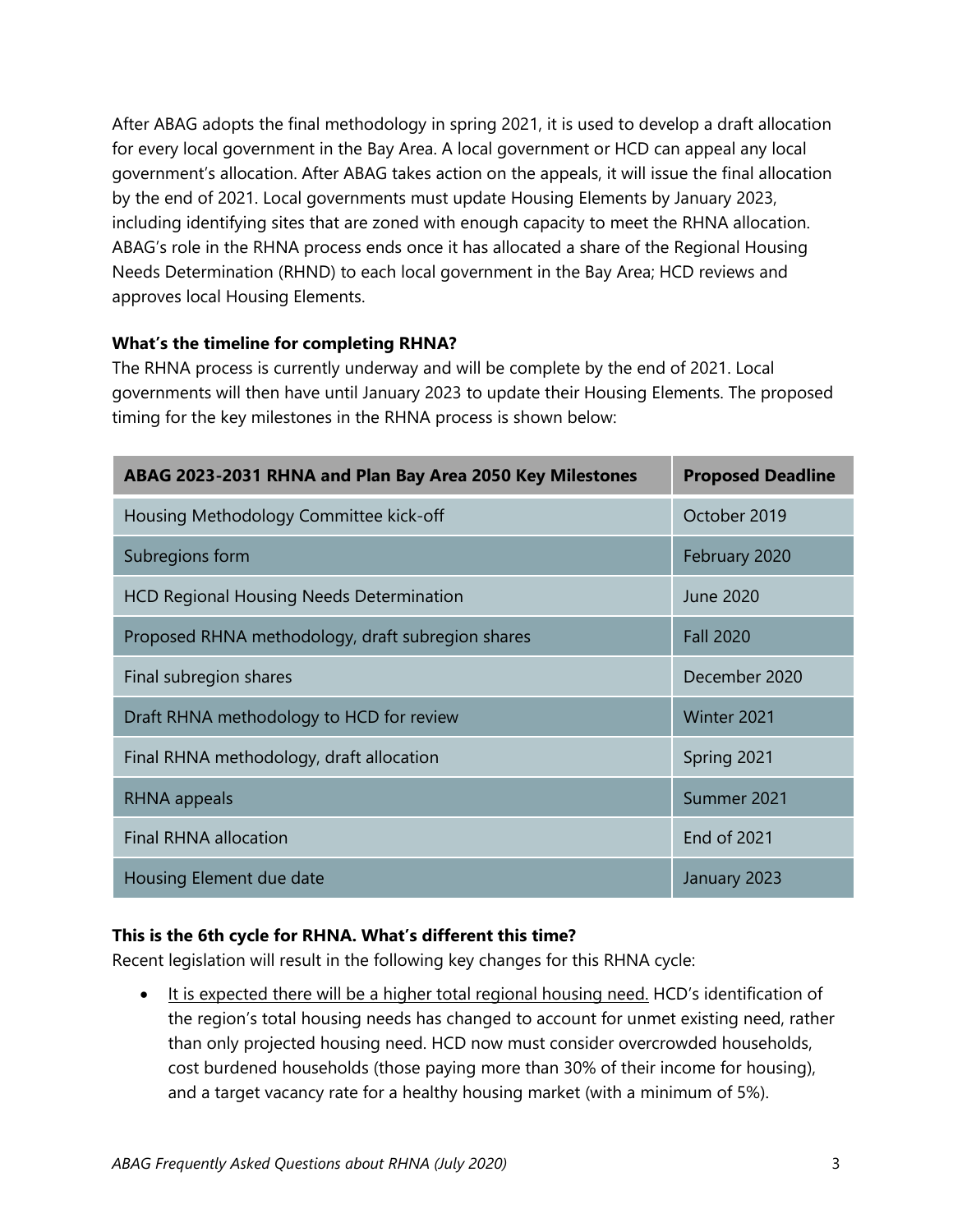- RHNA and local Housing Elements must affirmatively further fair housing. According to HCD, achieving this objective includes preventing segregation and poverty concentration as well as increasing access to areas of opportunity. HCD has mapped [Opportunity Areas](https://www.treasurer.ca.gov/ctcac/opportunity.asp) and has developed guidance for jurisdictions about [how to address affirmatively](https://www.hcd.ca.gov/community-development/housing-element/housing-element-memos/docs/AB686_SummaryHousingElementFinal_04222020.pdf)  [furthering fair housing in Housing Elements.](https://www.hcd.ca.gov/community-development/housing-element/housing-element-memos/docs/AB686_SummaryHousingElementFinal_04222020.pdf) As required by Housing Element Law, ABAG has surveyed local governments to understand fair housing issues, strategies, and [actions across the region.](https://abag.ca.gov/sites/default/files/fair_housing_survey_results_summary_april2020.pdf)
- There will be greater HCD oversight of RHNA. ABAG and subregions must now submit the draft allocation methodology to HCD for review and comment. HCD can also appeal a jurisdiction's draft allocation.
- Identifying Housing Element sites for affordable units will be more challenging. There are new limits on the extent to which jurisdictions can reuse sites included in previous Housing Elements and increased scrutiny of small, large, and non-vacant sites when these sites are proposed to accommodate units for very low- and low-income households.

## **How can I be more involved in the RHNA process?**

Public participation is encouraged throughout the RHNA process especially at public meetings and during official public comment periods following the release of discussion documents and board decisions. Visit the ABAG website to:

- Learn about the [Housing Methodology Committee](https://abag.ca.gov/our-work/housing/rhna-regional-housing-needs-allocation/housing-methodology-committee)
- View *upcoming meetings*
- Sign up for the **RHNA mailing list**

## **Is ABAG's prior RHNA available to review?**

Yes, you can find more information about the [2015-2023 RHNA](https://abag.ca.gov/our-work/housing/rhna-regional-housing-need-allocation/2015%E2%80%932023-regional-housing-need-allocation) on the ABAG website. You can also view documents from the [2007-2014 RHNA](https://abag.ca.gov/tools-resources/digital-library/rhna-2007-2014) and [1999-2006 RHNA.](https://abag.ca.gov/tools-resources/digital-library/rhna-1999-2006)

# **REGIONAL HOUSING NEEDS DETERMINATION (RHND) FROM HCD**

## **What is the Regional Housing Needs Determination?**

The California Department of Housing and Community Development (HCD) identifies the total number of homes for which each region in California must plan in order to meet the housing needs of people at all income levels. The total number of housing units from HCD is separated into four income categories that cover everything from housing for very low-income households all the way to market rate housing. ABAG is responsible for developing a methodology to allocate a portion of this housing need to every local government in the Bay Area.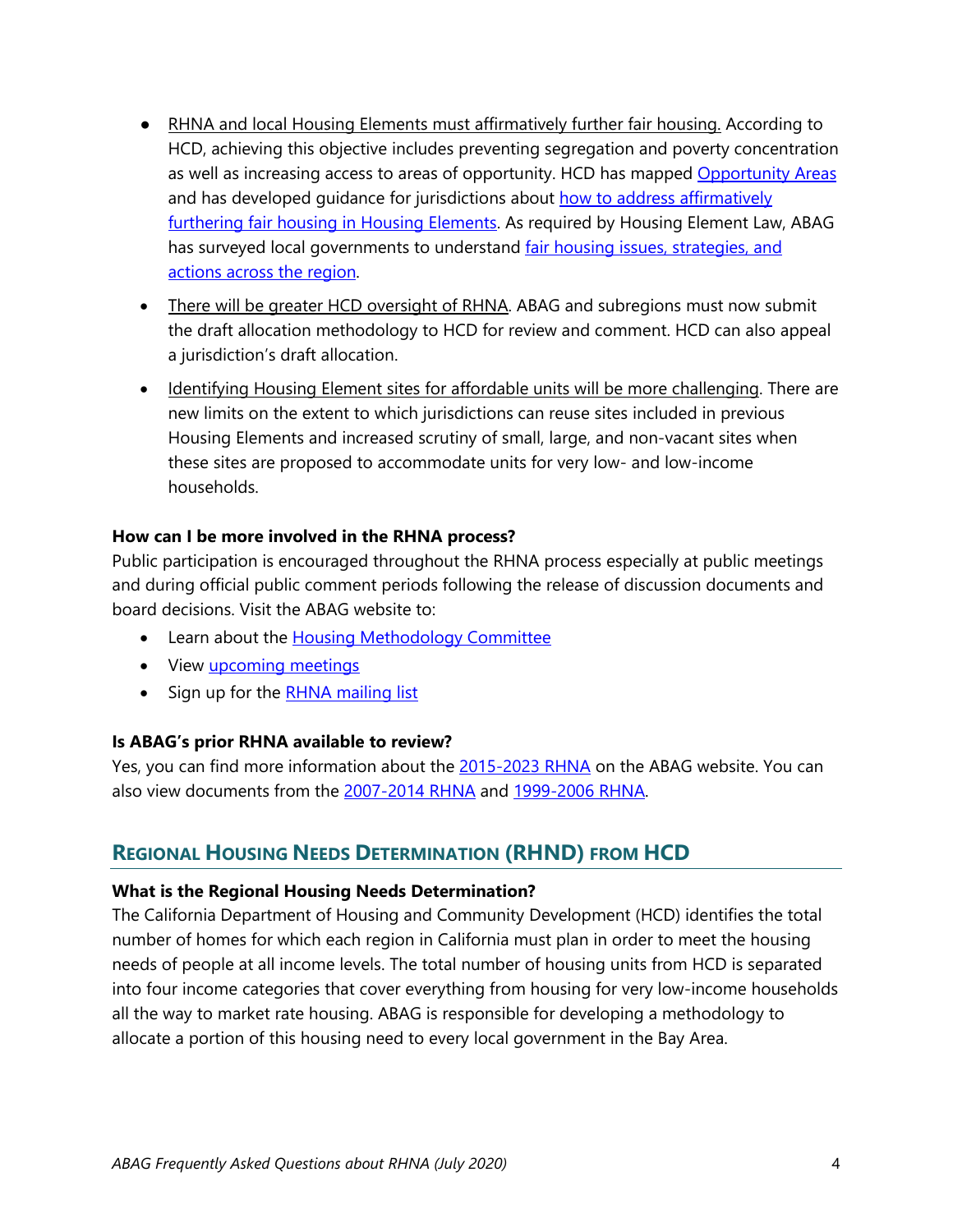The four income categories included in the RHND are:

- Very Low Income: 0-50% of Area Median Income
- Low Income: 50-80% of Area Median Income
- Moderate Income: 80-120% of Area Median Income
- Above Moderate Income: 120% or more of Area Median Income

## **What will the actual RHND and RHNA numbers look like this cycle?**

In a [letter dated June 9, 2020,](https://www.hcd.ca.gov/community-development/housing-element/docs/ABAGRHNA-Final060920(r).pdf) the California Department of Housing and Community Development (HCD) provided ABAG with the Regional Housing Needs Determination (RHND) for use in this cycle of RHNA in the Bay Area.

| <b>Income Category</b> | <b>Percent</b> | <b>Housing Unit Need</b> |
|------------------------|----------------|--------------------------|
| Very Low               | 25.9%          | 114,442                  |
| Low                    | 14.9%          | 65,892                   |
| Moderate               | 16.5%          | 72,712                   |
| Above Moderate         | 42.6%          | 188,130                  |
| Total                  | 100%           | 441,176                  |

## *Regional Housing Needs Determination from HCD: San Francisco Bay Area*

The methodology which will determine each local government's share of the overall regional housing needs is currently being developed and is slated for release in fall 2020.

## **How did HCD develop the RHND?**

HCD is responsible for determining the number of housing units for which each region must plan, known as the Regional Housing Needs Determination (RHND). The RHND is based on a population forecast for the region from the California Department of Finance (DOF) and the application of specific adjustments to determine the total amount of housing needs for the region.

The adjustments are a result of recent legislation that sought to incorporate an estimate of existing housing need by applying factors related to:

- A target vacancy rate for a healthy housing market (defined as no less than 5 percent),
- The rate of overcrowding, which is defined as having more than one person per room in each room in a dwelling.
- The share of cost burdened households, which is defined as households paying more than 30% of household income on housing costs.

The RHNA process only considers the needs of the population in households who are housed in the regular housing market, and excludes the population living in group quarters, which are non-household dwellings, such as jails, nursing homes, dorms, and military barracks. HCD uses the age cohorts of the forecasted population to understand the rates at which people are expected to form households, which can vary for people at different stages of life. This results in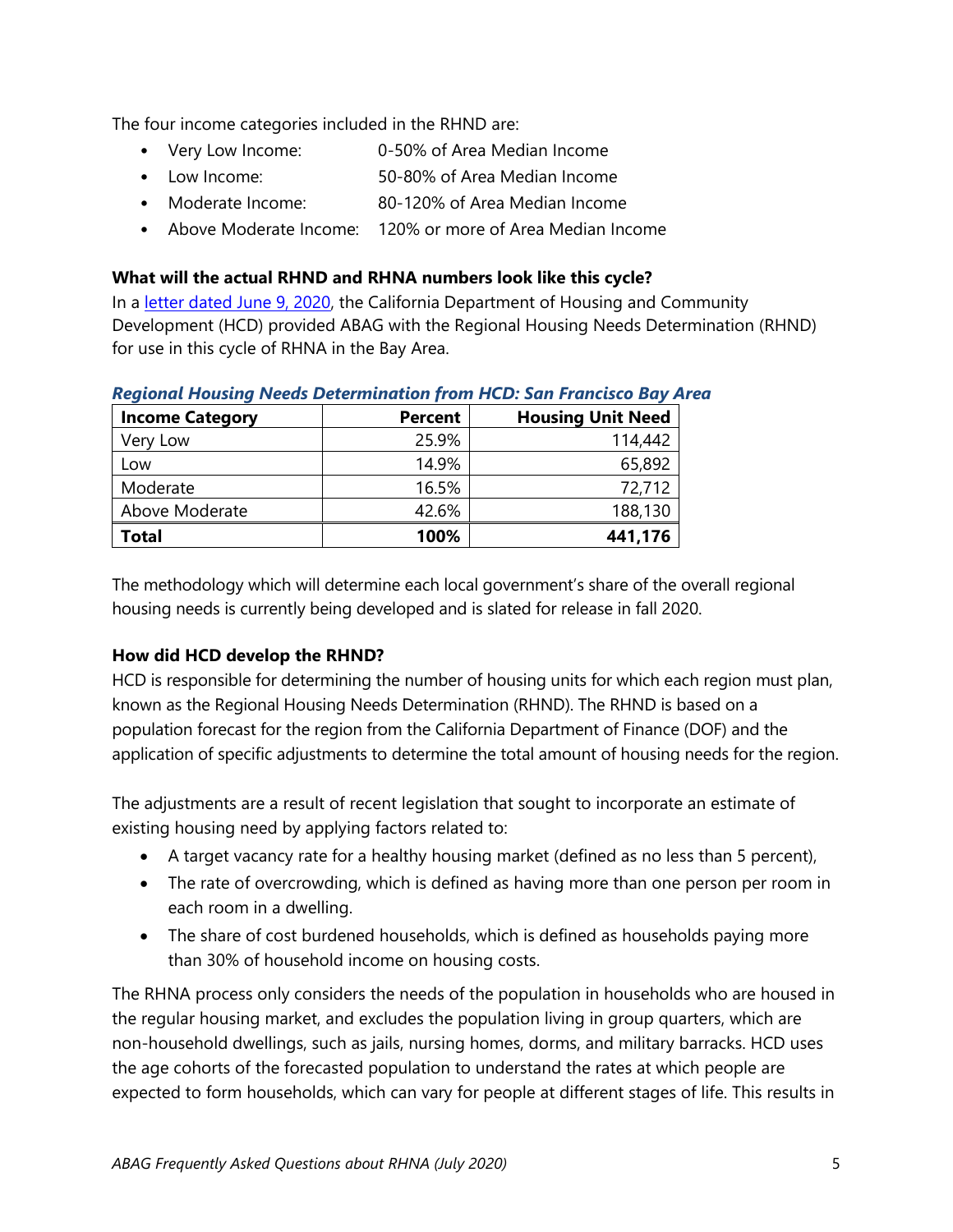the estimate of the total number of households that will need a housing unit in 2030 (which is the end date of the projection period for the Bay Area's RHNA cycle).



**HCD Process for Identifying Regional Housing Needs Determination (RHND)**

The total number of projected households is then adjusted using the factors related to vacancy rate, overcrowding, and an estimate of the need for replacement housing for units that were demolished or lost. This results in a forecast of the number of housing units that will be needed to house all households in the region in 2031. The number of existing occupied housing units is subtracted from the total number of housing units needed, which results in the number of additional housing units necessary to meet the housing need. The final step is an adjustment related to cost-burdened households, which results in the RHND for the region.

# **RHNA METHODOLOGY**

## **What is the RHNA methodology?**

At its core, RHNA is about connecting regional housing needs with the local planning process and ensuring local Housing Elements work together to address regional housing challenges. Working with the [Housing Methodology Committee,](https://abag.ca.gov/our-work/housing/rhna-regional-housing-needs-allocation/housing-methodology-committee) ABAG develops a methodology, or formula, that shares responsibility for accommodating the Bay Area's Regional Housing Needs Determination (RHND) by quantifying the number of housing units, separated into four income categories, that will be assigned to each city, town, and county to incorporate into its Housing Element.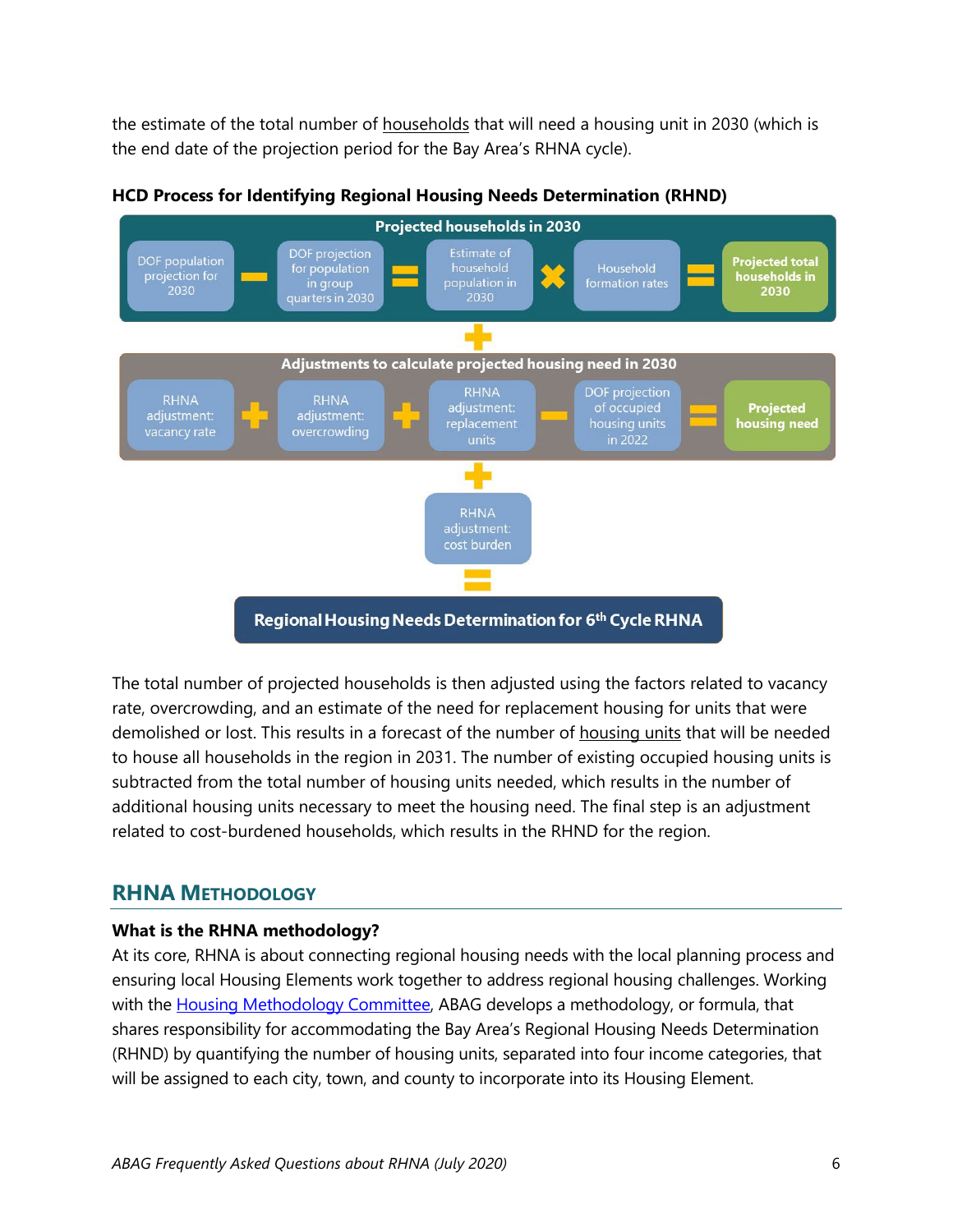The four income categories included in the RHND are:

- Very Low Income: 0-50% of Area Median Income
- Low Income: 50-80% of Area Median Income
- Moderate Income: 80-120% of Area Median Income
- Above Moderate Income: 120% or more of Area Median Income

The allocation formula is made up of factors that use data for each jurisdiction in the region to determine each jurisdiction's share of the total housing need. The allocation formula assigns units based on relative relationships between jurisdictions within the region. For example, if there is a factor to allocate units based on access to jobs, then a jurisdiction with many jobs will be allocated more units and a jurisdiction with fewer jobs will be allocated fewer units.

## **What are the objectives and factors that must be considered in the RHNA methodology?**

The RHNA objectives provide the guiding framework for how ABAG must develop the methodology. ABAG is required to demonstrate how its methodology furthers each of the objectives. The RHNA factors include a longer list of considerations that must be incorporated into the methodology to the extent that sufficient data is available.

Summary of RHNA objectives [from [Government Code §65584\(d\)\]](http://leginfo.legislature.ca.gov/faces/codes_displaySection.xhtml?lawCode=GOV§ionNum=65584.):

- 1. Increase housing supply and mix of housing types, with the goal of improving housing affordability and equity in all cities and counties within the region.
- 2. Promote infill development and socioeconomic equity; protect environmental and agricultural resources; encourage efficient development patterns; and achieve greenhouse gas reduction targets.
- 3. Improve intra-regional jobs-to-housing relationship, including the balance between lowwage jobs and affordable housing units for low-wage workers in each jurisdiction.
- 4. Balance disproportionate household income distributions (more high-income allocation to lower-income areas, and vice-versa)
- 5. Affirmatively further fair housing

Summary of RHNA factors [from [Government Code §65584.04\(d\)\]](http://leginfo.legislature.ca.gov/faces/codes_displaySection.xhtml?lawCode=GOV§ionNum=65584.04.):

- 1. Existing and projected jobs and housing relationship, particularly low-wage jobs and affordable housing
- 2. Lack of capacity for sewer or water service due to decisions outside a jurisdiction's control
- 3. The availability of land suitable for urban development
- 4. Lands protected from urban development under existing federal or state programs
- 5. County policies to preserve prime agricultural land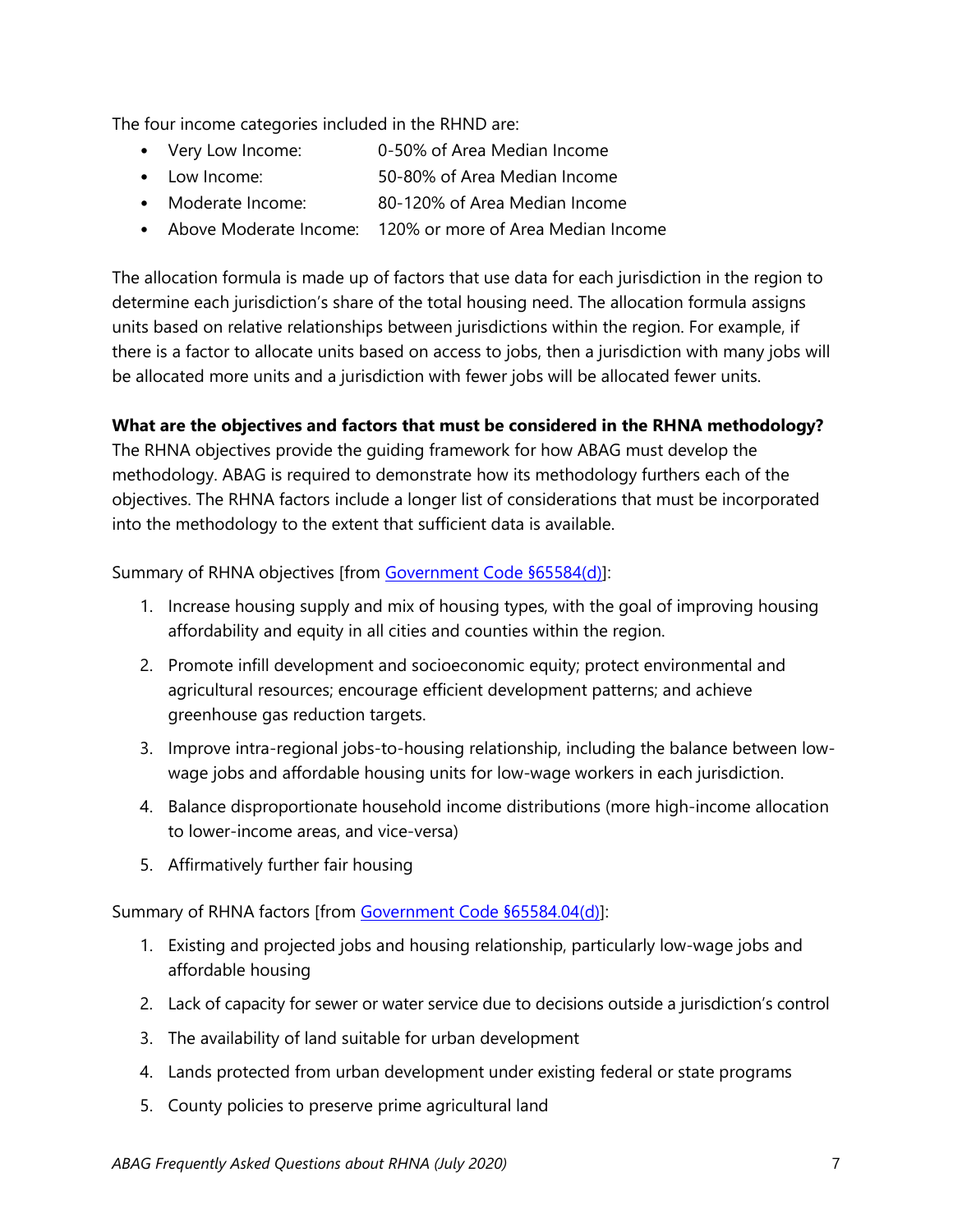- 6. The distribution of household growth assumed for regional transportation plans and opportunities to maximize use of public transportation and existing transportation infrastructure
- 7. Agreements between a county and cities in a county to direct growth toward incorporated areas of the county
- 8. The loss of units in assisted housing developments as a result of expiring affordability contracts.
- 9. The percentage of existing households paying more than 30 percent and more than 50 percent of their income in rent
- 10. The rate of overcrowding
- 11. The housing needs of farmworkers
- 12. The housing needs generated by the presence of a university within the jurisdiction
- 13. The housing needs of individuals and families experiencing homelessness
- 14. The loss of units during a state of emergency that have yet to be rebuilt or replaced at the time of the analysis
- 15. The region's greenhouse gas emissions targets provided by the State Air Resources Board

## **What does it mean to "affirmatively further fair housing"?**

For the 2023-2031 RHNA, recent legislation added a new objective that requires the RHNA plan to "affirmatively further fair housing." According to [Government Code Section 65584\(e\),](http://leginfo.legislature.ca.gov/faces/codes_displaySection.xhtml?lawCode=GOV§ionNum=65584.) this means:

"Taking meaningful actions, in addition to combating discrimination, that overcome patterns of segregation and foster inclusive communities free from barriers that restrict access to opportunity based on protected characteristics. Specifically, affirmatively furthering fair housing means taking meaningful actions that, taken together, address significant disparities in housing needs and in access to opportunity, replacing segregated living patterns with truly integrated and balanced living patterns, transforming racially and ethnically concentrated areas of poverty into areas of opportunity, and fostering and maintaining compliance with civil rights and fair housing laws."

In addition to this requirement for promoting fair housing as an outcome for RHNA, statutes required ABAG to collect information about [fair housing issues, strategies, and actions](https://abag.ca.gov/sites/default/files/fair_housing_survey_results_summary_april2020.pdf) in its survey of local jurisdictions about data to inform the development of the RHNA allocation methodology.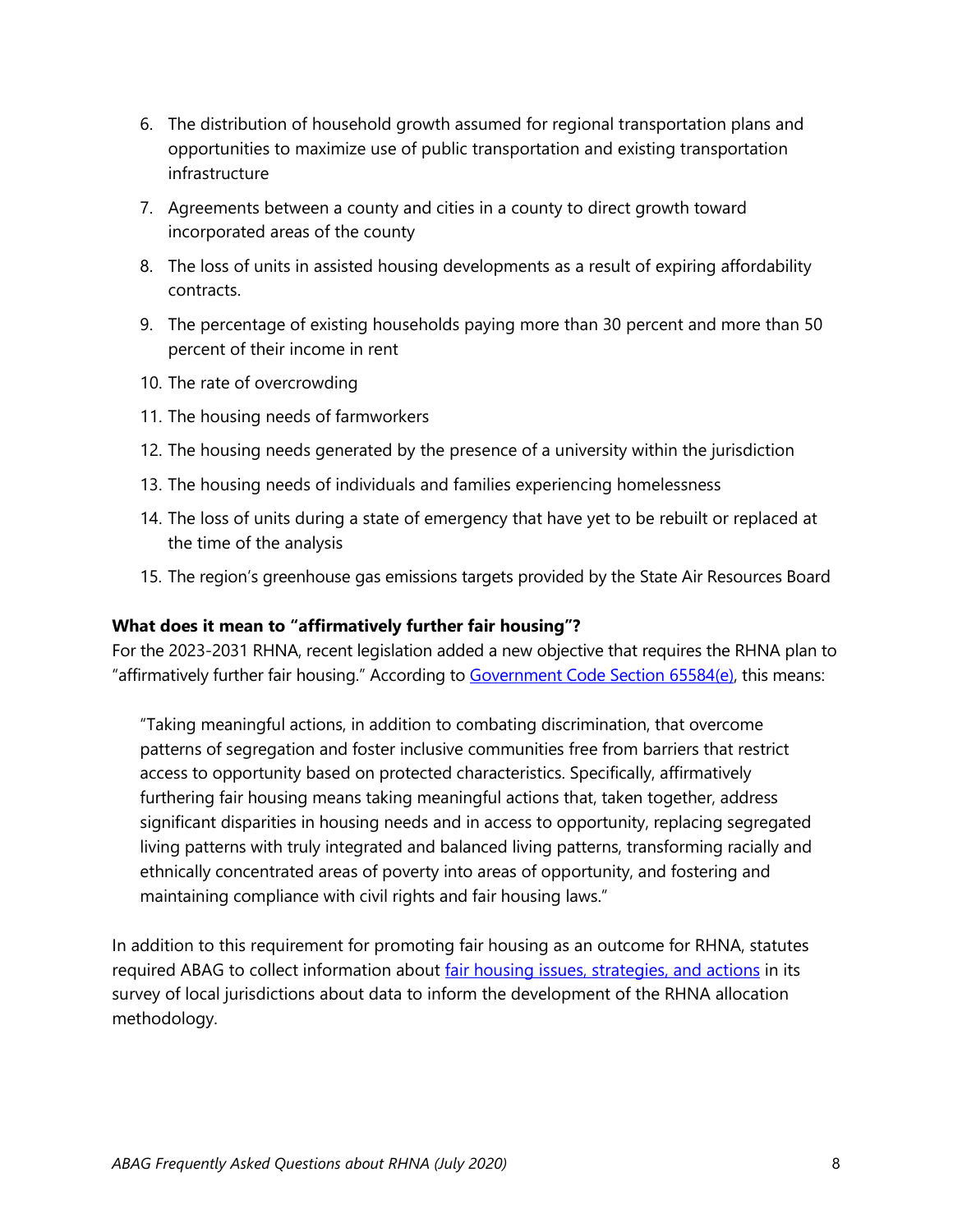Lastly, a local jurisdiction's Housing Element must also affirmatively further fair housing and include a program that establishes goals and actions to do so. HCD has developed guidance for jurisdictions about [how to address affirmatively furthering fair housing in Housing Elements.](https://www.hcd.ca.gov/community-development/housing-element/housing-element-memos/docs/AB686_SummaryHousingElementFinal_04222020.pdf)

## **Does RHNA dictate how local governments meet their communities' housing needs or where new housing goes within a given city or town?**

It is important to note the primary role of the RHNA methodology is to encourage a pattern of housing growth for the Bay Area. The final result of the RHNA process is the allocation of housing units by income category to each jurisdiction. It is in the local Housing Element that decisions about where future housing units could be located and the policies and strategies for addressing a community's specific housing needs are made. Local governments will include strategies related to issues such as addressing homelessness, meeting the needs of specific populations, affirmatively furthering fair housing, or minimizing displacement when they develop their Housing Elements. Although the RHNA methodology may include factors that conceptually assign housing to a particular geography, such as near a transit stop or in proximity to jobs, the resulting allocation from ABAG goes to the jurisdiction as a whole. It is up to local governments to use their Housing Elements to select the specific sites that will be zoned for housing.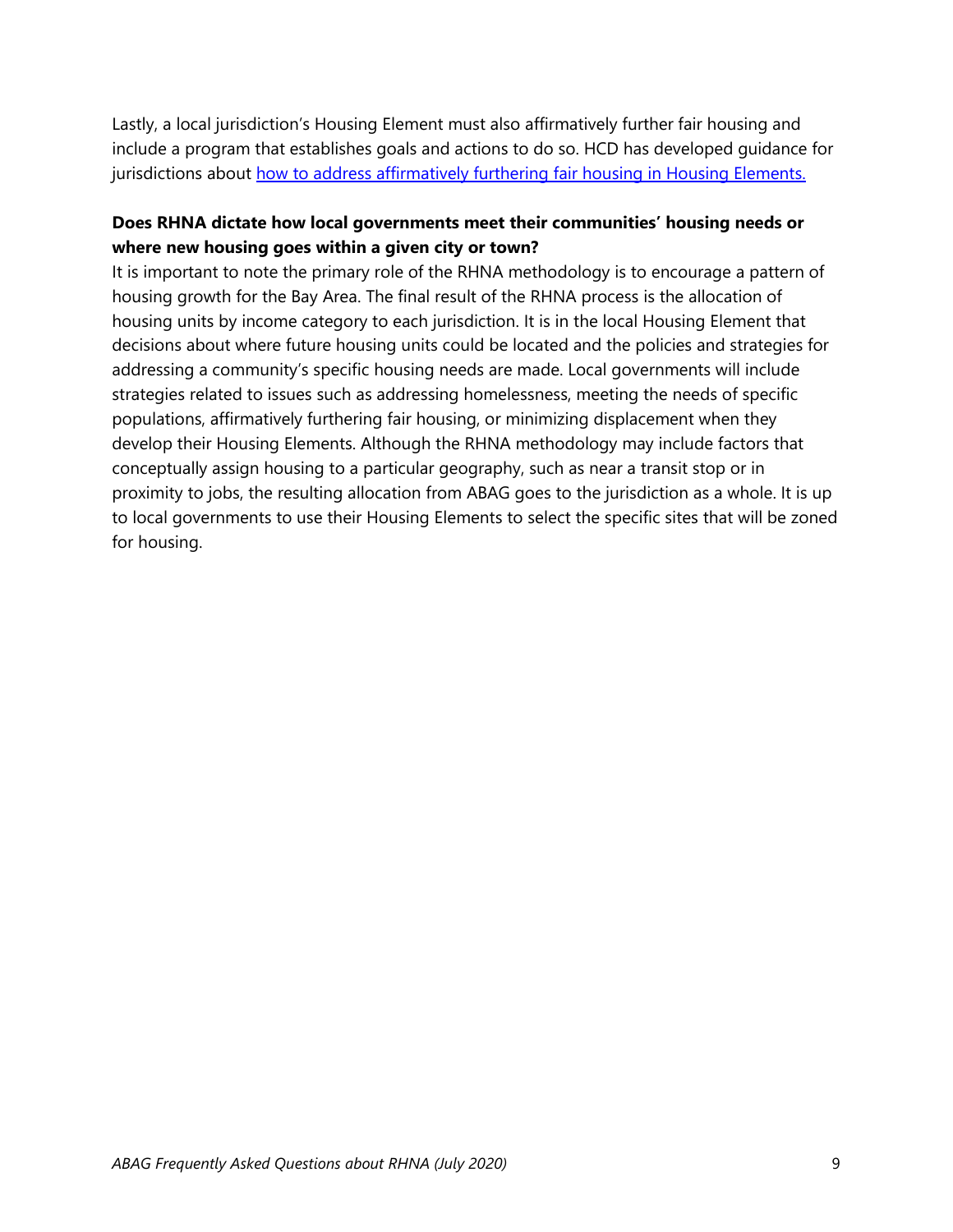The following table distinguishes between the narrow scope of RHNA and the broader requirements for jurisdictions' Housing Elements:

Determines how many new homes each local jurisdiction must plan for in its Housing Element.

Housing allocation is for an entire jurisdiction – housing is not allocated to specific sites or geographies within a jurisdiction.

A jurisdiction's housing allocation is divided across four income groups: very low-, low-, moderate-, and above moderate-income.

Beyond allocation of housing units by income group, does not address housing needs of specific population groups nor include policy recommendations for addressing those needs.

## **RHNA LOCAL HOUSING ELEMENTS**

Includes goals, policies, quantified objectives, financial resources, and constraints for the preservation, improvement, and development of housing for all income levels.

Identifies sites for housing and provides an inventory of land suitable and available for residential development, including vacant sites and sites having potential for redevelopment.

Analyzes special housing needs, such as those of the elderly; persons with disabilities, including a developmental disability; large families; farmworkers; families with female heads of households; and families and persons in need of emergency shelter.

Must demonstrate local efforts to remove governmental and nongovernmental constraints that hinder locality from meeting the need for housing for persons with disabilities, supportive housing, transitional housing, and emergency shelters.

Analyzes existing affordable units at risk of converting to market-rate due to expiring subsidies or affordability contracts.

Assesses existing fair housing issues and strategies for affirmatively furthering fair housing.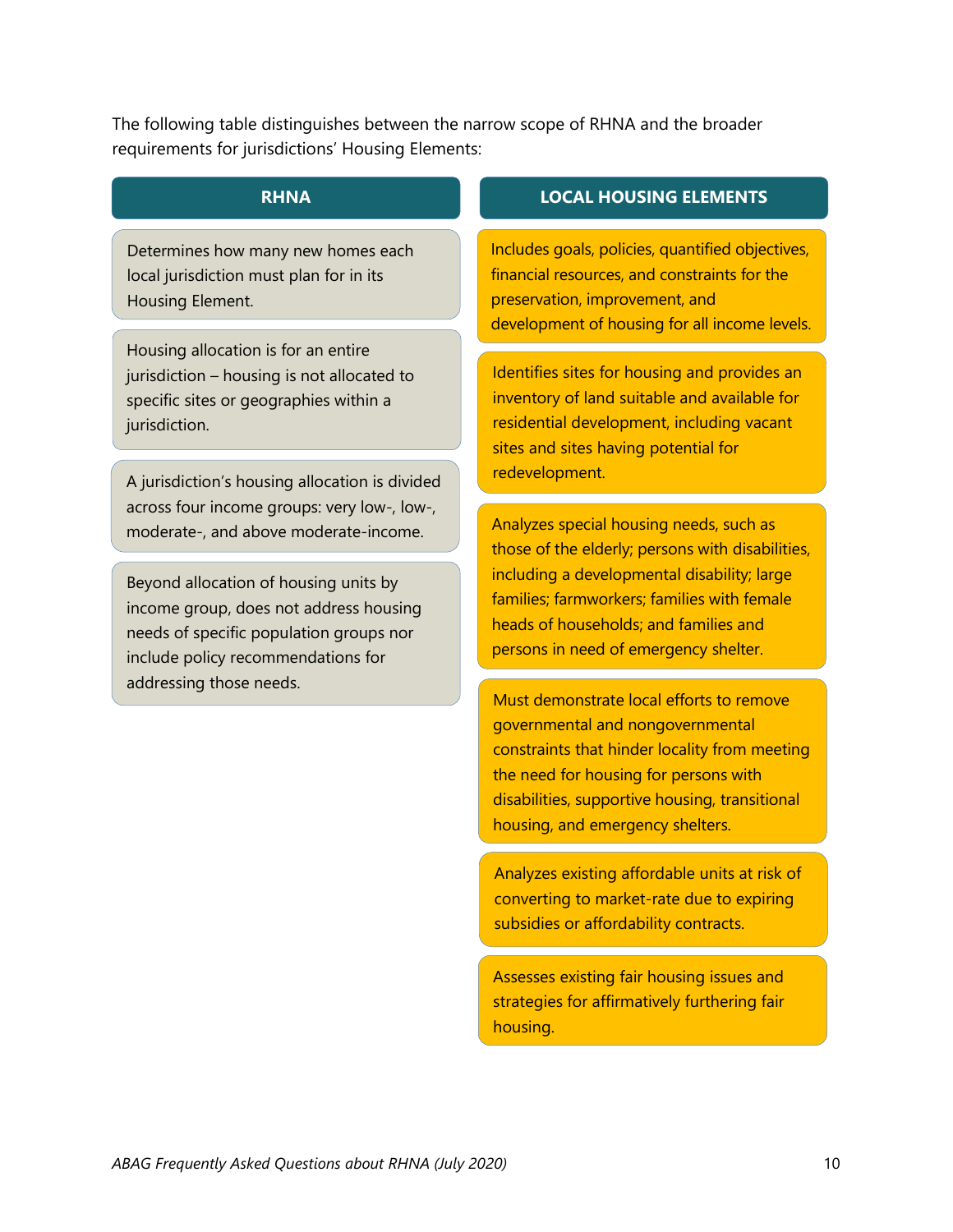# **ABAG HOUSING METHODOLOGY COMMITTEE**

## **What is the Housing Methodology Committee?**

For the past several RHNA cycles, ABAG has convened an ad-hoc [Housing Methodology](https://abag.ca.gov/our-work/housing/rhna-regional-housing-needs-allocation/housing-methodology-committee)  [Committee \(HMC\)](https://abag.ca.gov/our-work/housing/rhna-regional-housing-needs-allocation/housing-methodology-committee) to advise ABAG staff on the RHNA allocation methodology. The HMC for the 6<sup>th</sup> Cycle was convened in October 2019. The HMC is comprised of local elected officials and staff from every county in the Bay Area as well as stakeholder representatives selected by ABAG staff from a diverse applicant pool:

- 9 local government elected officials (one from each Bay Area county)
- 12 local government housing or planning staff (at least one from every county)
- 16 regional stakeholders representing diverse perspectives, from equity and open space to public health and public transit
- 1 partner from state government

View the HMC roster at [https://abag.ca.gov/sites/default/files/hmc\\_roster\\_06\\_16\\_2020\\_0.pdf.](https://abag.ca.gov/sites/default/files/hmc_roster_06_16_2020_0.pdf)

## **Why is the Housing Methodology Committee important?**

ABAG's Housing Methodology Committee approach stands out compared to most other large Councils of Governments, going beyond the legal requirements by convening a forum where local elected officials, local government staff, stakeholder representatives, and the public can talk about the process together to inform the housing methodology.

The Housing Methodology Committee and its large stakeholder network is a key part of ABAG's approach to creating the RHNA allocation methodology. Through the HMC, ABAG staff seek to facilitate dialogue and information-sharing among local government representatives and stakeholders from across the Bay Area with crucial expertise to enable coordinated action to address the Bay Area's housing crisis. As ABAG strives to advance equity and affirmatively further fair housing, the agency seeks to ensure that a breadth of voices is included in the methodology process.

# **CONNECTIONS BETWEEN RHNA AND PLAN BAY AREA 2050**

## **How are RHNA and Plan Bay Area 2050 related?**

[Plan Bay Area 2050](https://www.planbayarea.org/) is the Bay Area's next long-range regional plan for transportation, housing, the economy, and the environment, focused on resilient and equitable strategies for the next 30 years. Anticipated to be adopted in fall 2021, Plan Bay Area 2050 will establish a blueprint for future growth and infrastructure. Plan Bay Area 2050 must meet or exceed a wide range of federal and state requirements, including a per-capita greenhouse gas reduction target of 19 percent by 2035. Upon adoption by MTC and ABAG, it will serve as the Regional Transportation Plan/Sustainable Communities Strategy (RTP/SCS) for the San Francisco Bay Area.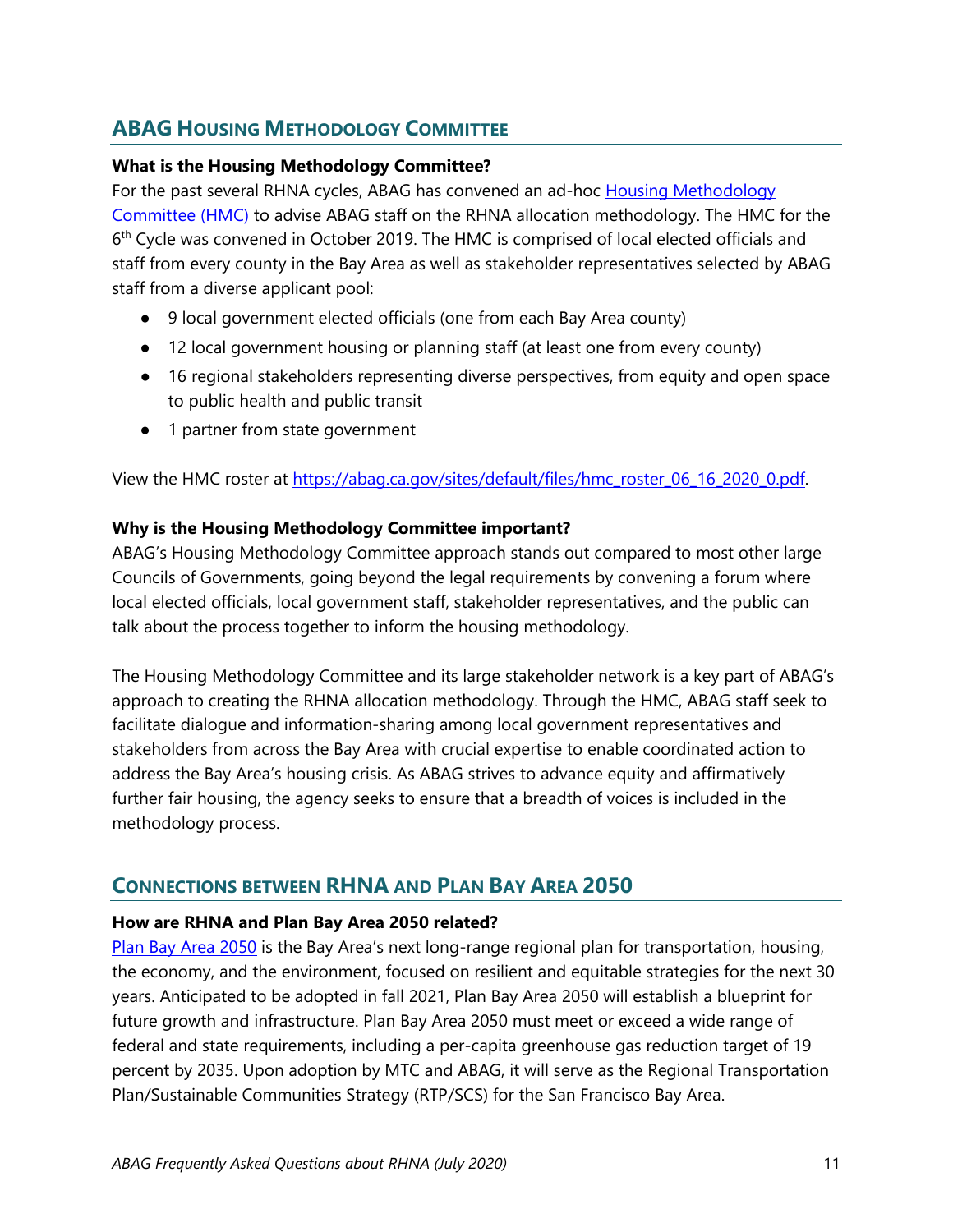By law, the RHNA Plan is required to be consistent with the development pattern from Plan Bay Area 2050. These two planning processes seek to address the Bay Area's housing needs over different time horizons: Plan Bay Area 2050 has a planning horizon of 2050, while the 6<sup>th</sup> cycle of RHNA addresses the need to address short-term housing needs, from 2023 to 2031. To achieve the required consistency, both the overall housing growth for the region, as well as housing growth on a more localized level, must be greater in the long-range plan than over the eightyear RHNA cycle.

## **Is Plan Bay Area 2050 used as part of the RHNA process?**

In past RHNA cycles, ABAG used its long-range housing, population, and job forecast as an input into the RHNA methodology. However, this approach is not required by Housing Element Law. For the 6<sup>th</sup> cycle of RHNA, the [Housing Methodology Committee \(HMC\)](https://abag.ca.gov/our-work/housing/rhna-regional-housing-needs-allocation/housing-methodology-committee) is still considering whether or not to incorporate data from the Plan Bay Area 2050 Blueprint into the RHNA methodology. Some of the options the HMC has discussed are:

- 1. Using the forecasted development pattern from the Blueprint as a baseline input into the RHNA methodology
- 2. Using a hybrid approach that uses the forecasted development pattern from the Blueprint along with additional factors to represent policy goals that are underrepresented in the Blueprint to direct RHNA allocations
- 3. Not using forecasted data from the Blueprint, but include factors that align with the policies and strategies in the Blueprint to direct RHNA allocations.

HMC members expressed interest and some concerns in considering use of the Plan in the methodology. While the strategies integrated into the Draft Blueprint were adopted in February 2020, the Draft Blueprint forecasted outcomes were released in July 2020. The HMC continued to consider the potential role of the Blueprint, if any, in achieving consistency with Plan Bay Area 2050 in summer 2020. If the Blueprint is not directly integrated, the HMC may need to adjust factors and weights to achieve consistency under Option 3 above.

# **RHNA SUBREGIONS**

## **What is a subregion?**

Housing Element Law allows two or more jurisdictions to form a "subregion" to conduct a parallel RHNA process to allocate the subregion's housing need among its members. The subregion process allows for greater collaboration among jurisdictions, potentially enabling RHNA allocations that are more tailored to the local context as well as greater coordination of local housing policy implementation. A subregion is responsible for conducting its own RHNA process that meets all of the statutory requirements related to process and outcomes, including developing its own RHNA methodology, allocating a share of need to each member jurisdiction,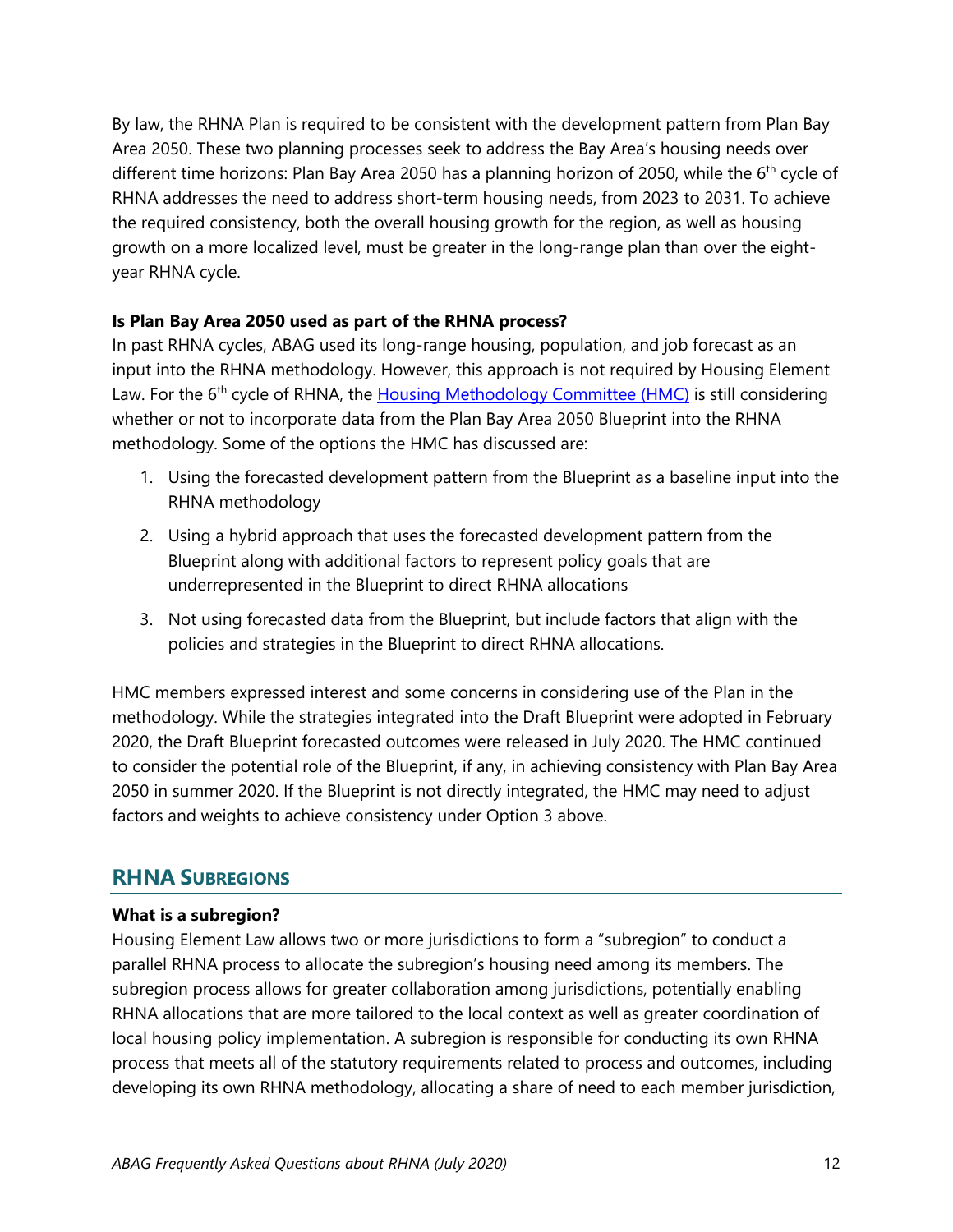and conducting its own appeals process. The subregion's final allocation must meet the same requirements as the regional allocation: it must further the statutory objectives, have considered the statutory factors, and be consistent with the development pattern of the SCS.

## **What subregions have formed for the 6th Cycle of RHNA in the Bay Area?**

ABAG has received notification of formation of two subregions:

- 1. *Napa County*: includes City of American Canyon, City of Napa, Town of Yountville, and the County of Napa *(does not include City of Calistoga or City of St. Helena)*
- 2. *Solano County*: includes City of Benicia, City of Dixon, City of Fairfield, City of Rio Vista, City of Suisun City, City of Vacaville, City of Vallejo, and County of Solano

## **Can a jurisdiction withdraw from a subregion?**

Consistent with ABAG's approach for previous RHNA cycles, a jurisdiction may withdraw from a subregion without causing the dissolution of the entire subregion. If a jurisdiction withdraws from the subregion, the subregion's share of housing needs will be reduced by the number of units the withdrawing jurisdiction would receive from the most current version of ABAG's methodology available at the time when the jurisdiction decides to withdraw. The withdrawing member will then become part of the region's RHNA process, and it would receive its allocation based on the methodology adopted by ABAG.

# **RHNA AND LOCAL JURISDICTIONS**

## **How are local jurisdictions involved in RHNA? Do they help create the housing methodology?**

Elected officials and staff from each county are on the [Housing Methodology Committee \(HMC\)](https://abag.ca.gov/our-work/housing/rhna-regional-housing-needs-allocation/housing-methodology-committee) to represent the jurisdictions in that county. The HMC will make recommendations about the allocation methodology to the [ABAG Regional Planning Committee \(RPC\),](https://abag.ca.gov/about-abag/what-we-do/how-we-govern/committees/regional-planning-committee) and the RPC will make recommendations to the [ABAG Executive Board,](https://abag.ca.gov/about-abag/what-we-do/how-we-govern/executive-board) which will take action at key points in the RHNA process. Local governments will have the opportunity to comment on the proposed and draft methodology, both in written comments and at public meetings. There will also be an opportunity for local governments to file appeals on the draft allocations.

## **How does RHNA impact local jurisdictions' general plans? What is a Housing Element?**

California's [Housing Element Law](http://leginfo.legislature.ca.gov/faces/codes_displayText.xhtml?lawCode=GOV&division=1.&title=7.&part=&chapter=3.&article=10.6.) states that "designating and maintaining a supply of land and adequate sites suitable, feasible, and available for the development of housing sufficient to meet the locality's housing need for all income levels is essential to achieving the state's housing goals." Once a city, town or county receives its RHNA allocation, it must then update the Housing Element of its general plan and zoning to demonstrate how it will accommodate all of the units assigned for each income category. General plans serve as a local government's blueprint for how the city, town or county will grow and develop. There are seven elements that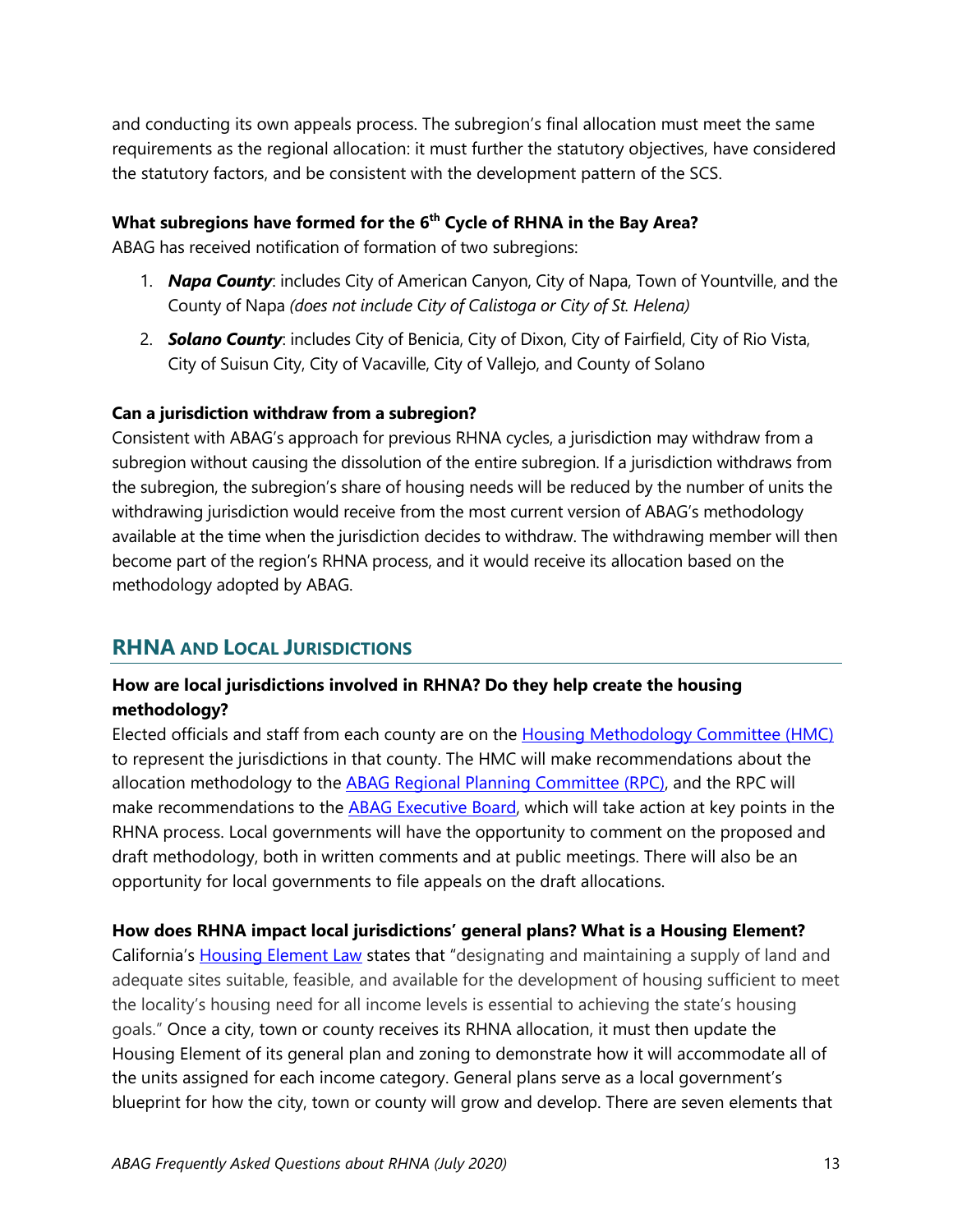all jurisdictions are required to include in the General Plan: land use, transportation, conservation, noise, open space, safety, and housing.

## **What agency is responsible for the certification of Housing Elements?**

ABAG's role in the RHNA process ends once it has allocated a share of the Regional Housing Needs Determination (RHND) to each local government in the Bay Area. The California [Department of Housing and Community Development](http://www.hcd.ca.gov/) (HCD) reviews and approves Housing Elements and is responsible for all other aspects of [enforcing Housing Element Law.](https://www.hcd.ca.gov/community-development/accountability-enforcement.shtml)

## **Is there any funding and technical assistance available to assist local jurisdictions in creating their Housing Elements?**

In the 2019-20 Budget Act, Governor Gavin Newsom allocated \$250 million for all regions, cities, and counties to do their part by prioritizing planning activities that accelerate housing production to meet identified needs of every community. With this allocation, HCD established the [Local Early Action Planning Grant Program \(LEAP\)](https://www.hcd.ca.gov/grants-funding/active-funding/leap.shtml) with approximately \$25.6 million expected to come to cities and counties in the Bay Area and the Regional Early Action Planning Grant [Program \(REAP\)](https://www.hcd.ca.gov/grants-funding/active-funding/reap.shtml) with \$23.9 million expected to come to ABAG. The LEAP program augments HCD's [SB2 Planning Grants](https://www.hcd.ca.gov/grants-funding/active-funding/planning-grants.shtml) which have provided approximately \$24 million in funding to localities in the Bay Area. ABAG is currently designing its REAP program to provide in-depth technical assistance to localities.

## **Some individuals in the Bay Area view their jurisdictions as "built out." How might communities with little to no vacant land meet their respective housing allocations?**

Large and small communities throughout the Bay Area have successfully identified underutilized, infill sites for housing development. In past RHNA cycles, numerous Bay Area communities were able to meet their housing allocation exclusively through the identification of infill sites to provide for future housing needs. Encouraging the development of Accessory Dwelling Units (ADUs) is another strategy many Bay Area communities have used to add more housing choices for residents.

## **Will my jurisdiction be penalized if we do not plan for enough housing?**

State [Housing Element Law](http://leginfo.legislature.ca.gov/faces/codes_displayText.xhtml?lawCode=GOV&division=1.&title=7.&part=&chapter=3.&article=10.6.) requires that jurisdictions plan for all types of housing based on the allocations they receive from the RHNA process. The state requires this planning, in the form of having a compliant housing element, and submitting housing element annual progress reports, as a threshold or points-related requirement for certain funding programs (SB 1 Sustainable Community Planning Grants, SB 2 Planning Grants and Permanent Local Housing Allocation, etc.). Late submittal of a housing element can result in a jurisdiction being required to submit a four-year update to their housing element.

HCD [may refer jurisdictions to the Attorney General](https://www.hcd.ca.gov/community-development/accountability-enforcement.shtml) if they do not have a compliant housing element, fail to comply with their HCD-approved housing element, or violate housing element